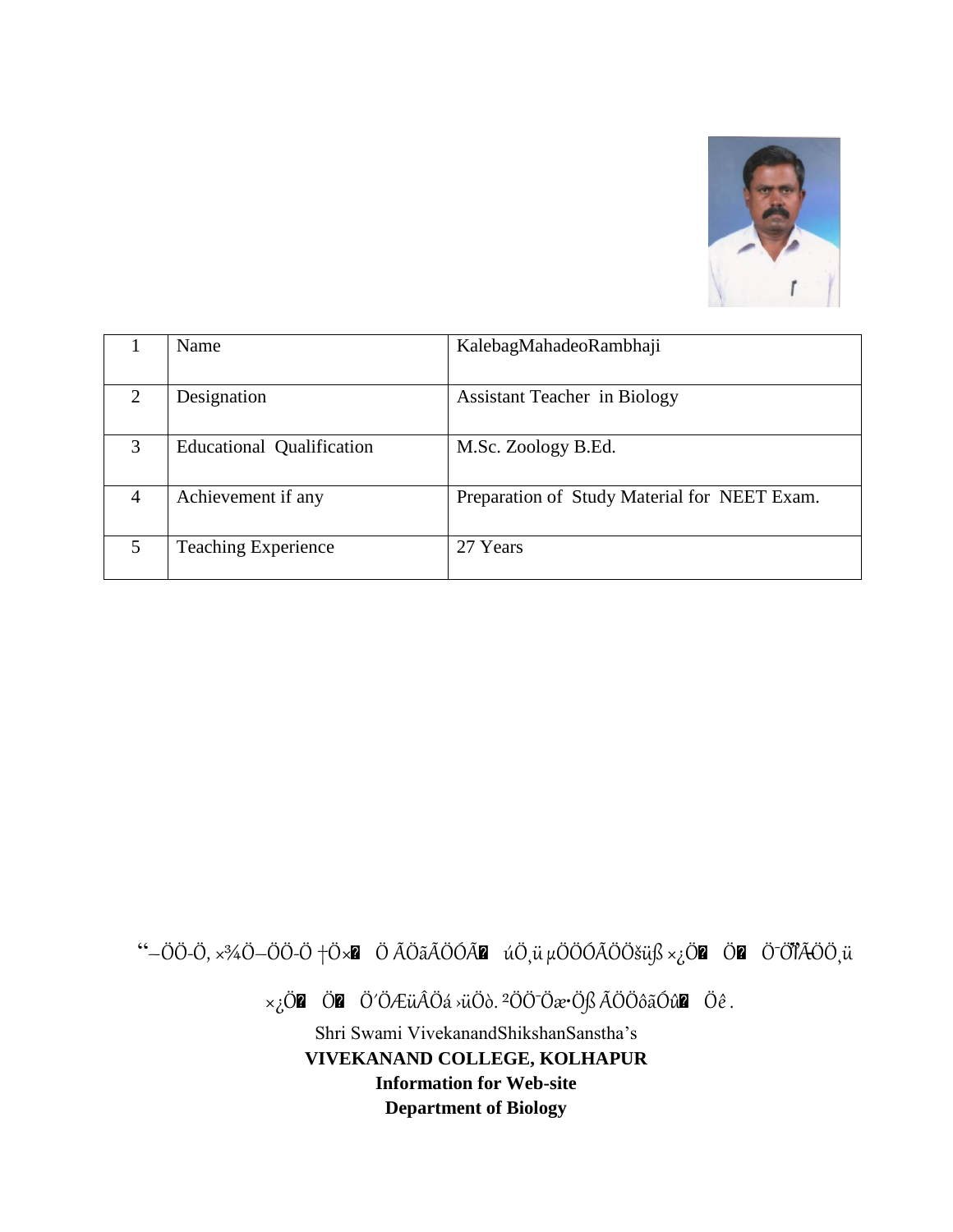

|                | Name                             | KamblePransingNabu                           |
|----------------|----------------------------------|----------------------------------------------|
| $\mathfrak{D}$ | Designation                      | <b>Assistant Teacher in Biology</b>          |
| 3              | <b>Educational Qualification</b> | M.Sc. Botany<br>B.Ed.                        |
| 4              | Achievement if any               | Preparation of Study Material for NEET Exam. |
| 5              | <b>Teaching Experience</b>       | 09 Years                                     |

"-ÖÖ-Ö,  $\times$ %Ö-ÖÖ-Ö +Ö $\times$ **n** Ö ÃÖãÃÖÓÃ**n** úÖ,ü µÖÖÓÃÖÖšüß ×¿Ö**n** Ön Ö ÖÏÃÖÖ,ü

 $\times_{\mathcal{L}}\ddot{\mathrm{O}}$   $\mathbf{Z}$   $\ddot{\mathrm{O}}$   $\mathbf{Z}$   $\ddot{\mathrm{O}}$   $\ddot{\mathrm{O}}$   $\ddot{\mathrm{O}}$   $\ddot{\mathrm{O}}$   $\ddot{\mathrm{O}}$   $\ddot{\mathrm{O}}$   $\ddot{\mathrm{O}}$   $\ddot{\mathrm{O}}$   $\ddot{\mathrm{O}}$   $\ddot{\mathrm{O}}$   $\ddot{\mathrm{O}}$   $\ddot{\mathrm{O}}$   $\ddot{\mathrm{O}}$   $\ddot{\mathrm{O}}$   $\ddot{\mathrm{O}}$   $\ddot{\mathrm{$ 

Shri Swami VivekanandShikshanSanstha's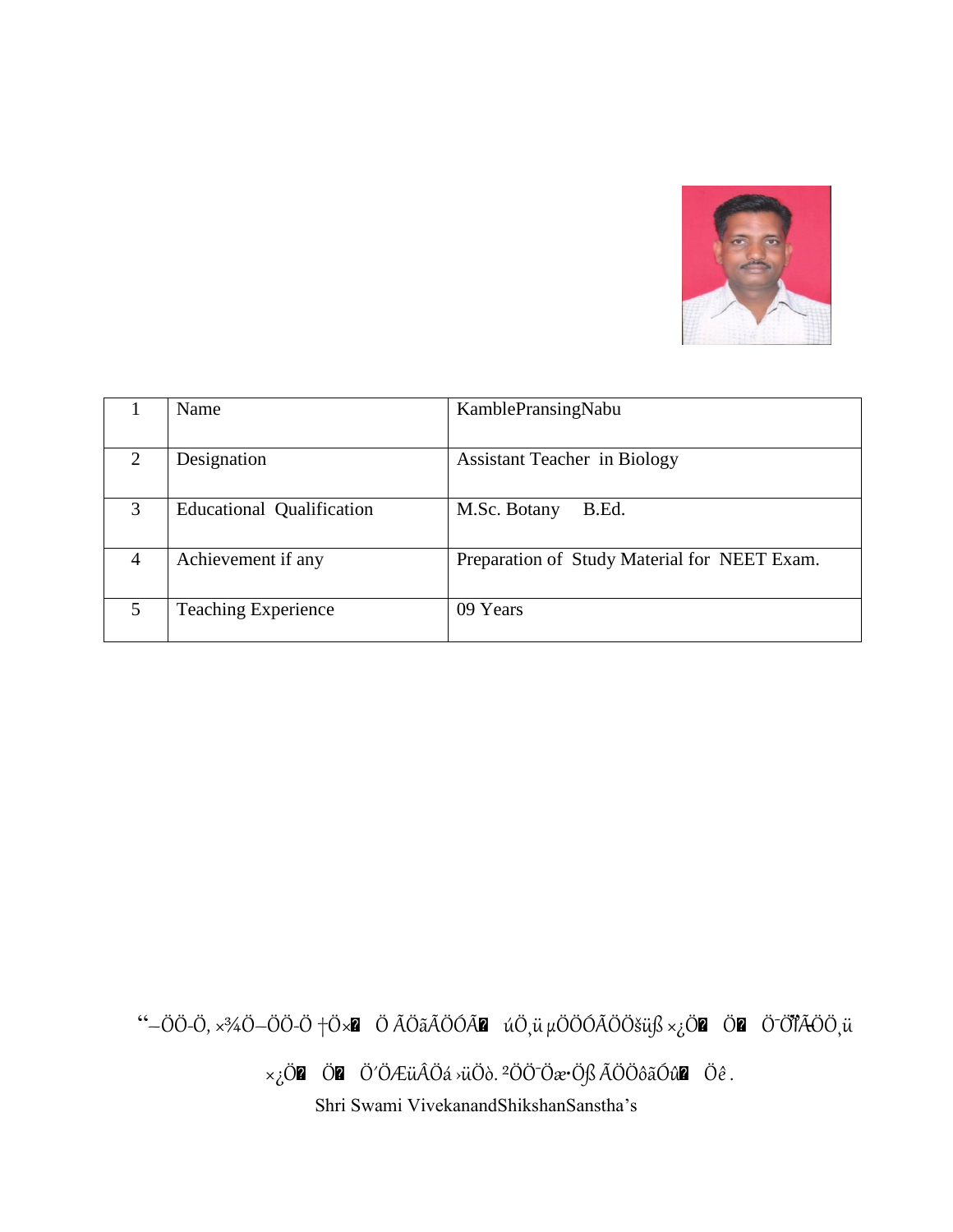#### **VIVEKANAND COLLEGE, KOLHAPUR Information for Web-site Department of Biology**



|   | Name                             | Mrs. AshwiniParshuramMhatre                  |
|---|----------------------------------|----------------------------------------------|
|   |                                  |                                              |
| 2 | Designation                      | <b>Assistant Teacher in Biology</b>          |
|   |                                  |                                              |
| 3 | <b>Educational Qualification</b> | M.Sc. M.Ed.                                  |
|   |                                  |                                              |
| 4 | Achievement if any               | Preparation of Study Material for NEET Exam. |
|   |                                  |                                              |
| 5 | <b>Teaching Experience</b>       | 03 years                                     |
|   |                                  |                                              |
|   |                                  |                                              |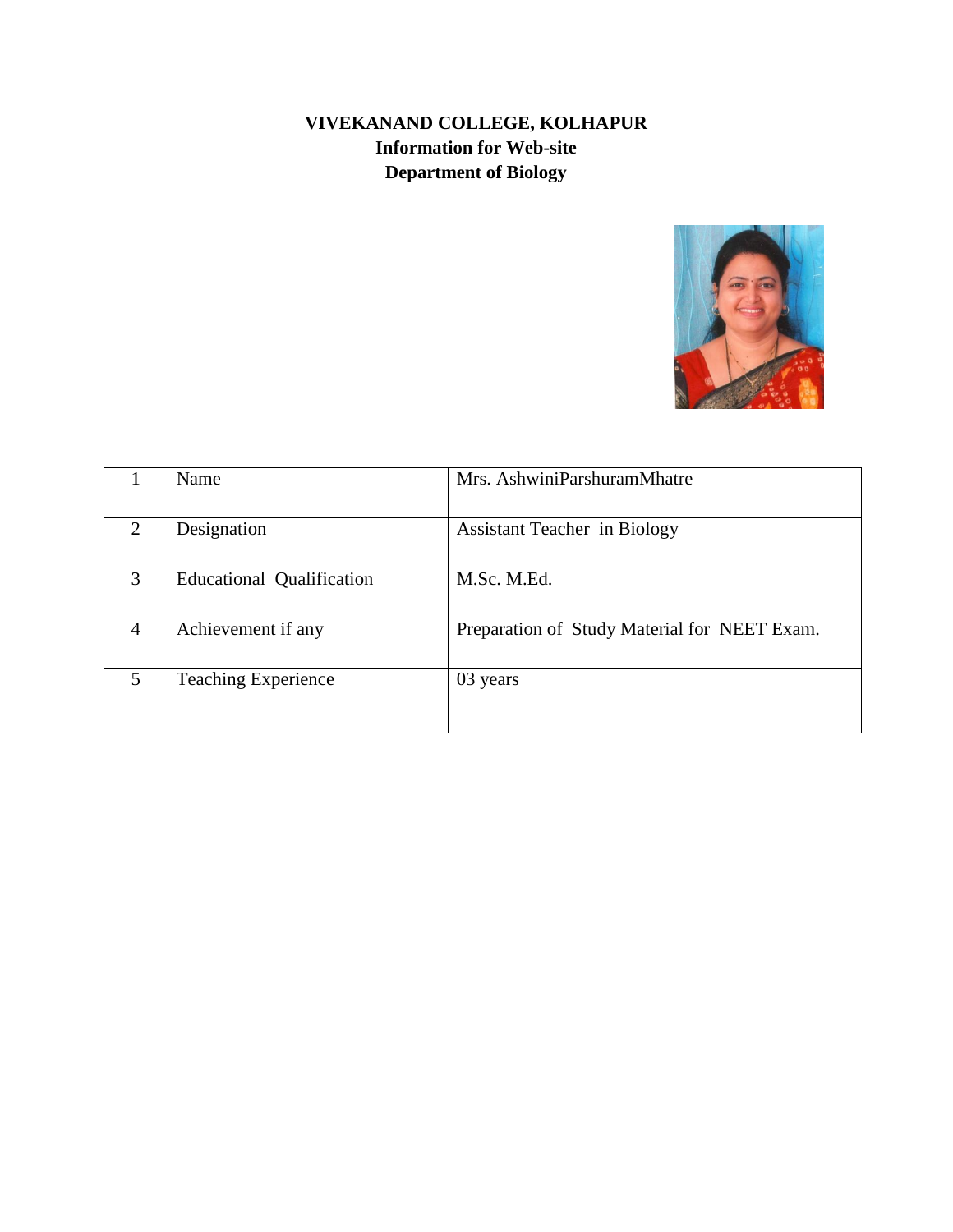## "-ÖÖ-Ö,  $\times$ <sup>3</sup>/4Ö-ÖÖ-Ö †Ö $\times$ •Ö ÃÖãÃÖÓÃ $\blacksquare$  úÖ, ü µÖÖÓÃÖÖšüß  $\times$ ¿Ö $\blacksquare$  Ö $\blacksquare$  ÖÖÏÃÖÖ, ü

 $\times_{\mathcal{L}}\ddot{\mathrm{O}}$   $\mathbf{Z}$   $\ddot{\mathrm{O}}$   $\mathbf{Z}$   $\ddot{\mathrm{O}}$   $\ddot{\mathrm{O}}$   $\ddot{\mathrm{O}}$   $\ddot{\mathrm{O}}$   $\ddot{\mathrm{O}}$   $\ddot{\mathrm{O}}$   $\ddot{\mathrm{O}}$   $\ddot{\mathrm{O}}$   $\ddot{\mathrm{O}}$   $\ddot{\mathrm{O}}$   $\ddot{\mathrm{O}}$   $\ddot{\mathrm{O}}$   $\ddot{\mathrm{O}}$   $\ddot{\mathrm{O}}$   $\ddot{\mathrm{O}}$   $\ddot{\mathrm{$ 



|                             | Name                             | Mrs. ChouguleSuvarnaJagannath                |
|-----------------------------|----------------------------------|----------------------------------------------|
| $\mathcal{D}_{\mathcal{L}}$ | Designation                      | <b>Assistant Teacher in Biology</b>          |
| 3                           | <b>Educational Qualification</b> | M.Sc. Zoology B.Ed.                          |
| $\overline{4}$              | Achievement if any               | Preparation of Study Material for NEET Exam. |
| $\overline{5}$              | <b>Teaching Experience</b>       | 11 Years                                     |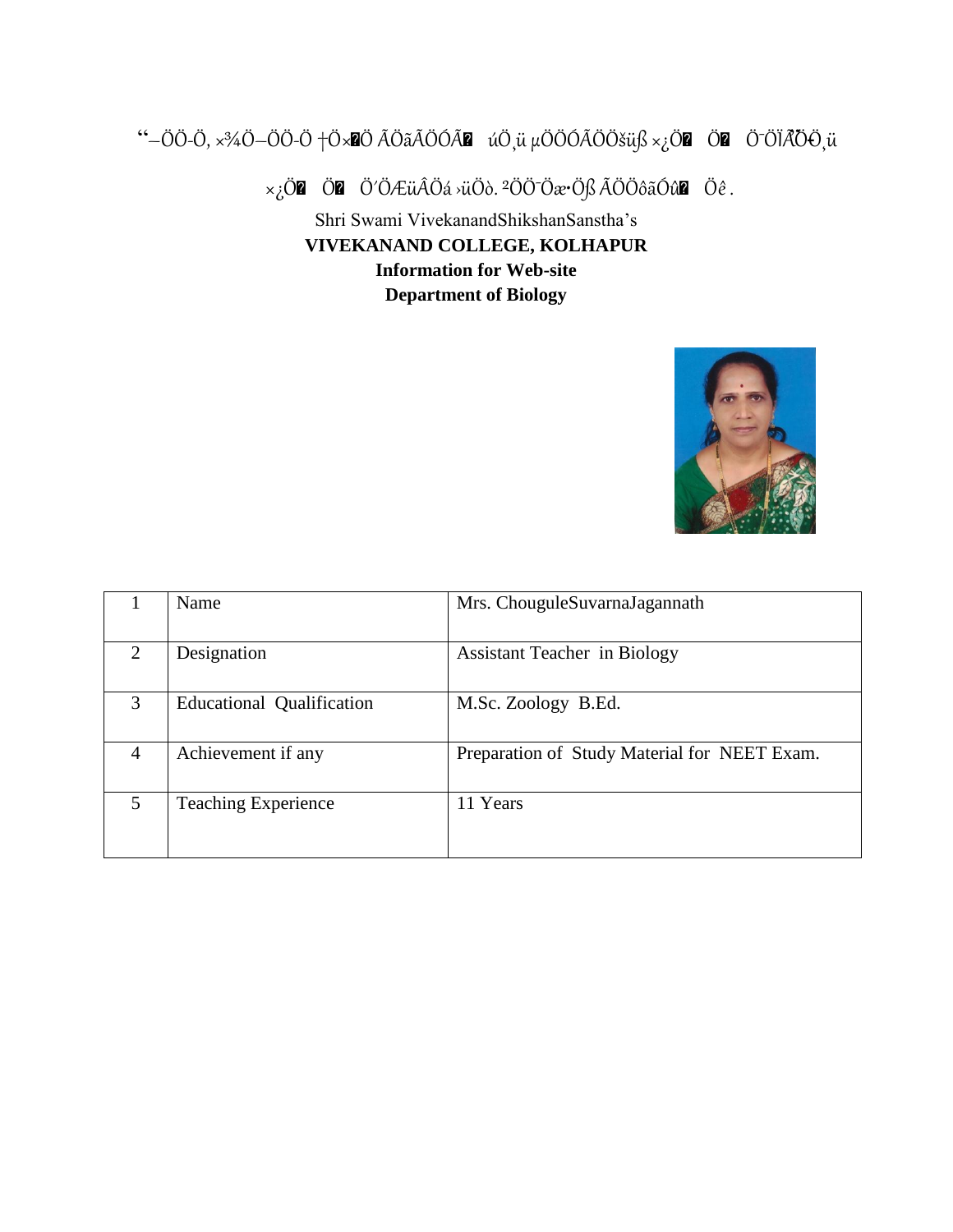# "-ÖÖ-Ö,  $\times$ %Ö-ÖÖ-Ö †Ö $\times$ •Ö ÃÖãÃÖÓÃ $\blacksquare$  úÖ, ü µÖÖÓÃÖÖšüß  $\times$ ¿Ö $\blacksquare$  Ö $\blacksquare$  ÖÖÏÃÖÖ, ü

 $\times_{\mathcal{L}}\ddot{\mathrm{O}}\mathbf{Z}$   $\ddot{\mathrm{O}}\mathbf{Z}$   $\ddot{\mathrm{O}}\dot{\mathrm{O}}\mathcal{L}\ddot{\mathrm{u}}\hat{\mathrm{A}}\ddot{\mathrm{O}}\dot{\mathrm{a}}$   $\times\ddot{\mathrm{O}}\ddot{\mathrm{O}}\dot{\mathrm{O}}\dot{\mathrm{C}}\dot{\mathrm{O}}\dot{\mathrm{C}}\dot{\mathrm{O}}\dot{\mathrm{C}}\dot{\mathrm{C}}\dot{\mathrm{O}}\dot{\mathrm{C}}\dot{\mathrm{O}}\dot{\mathrm{C}}\dot{\mathrm{O}}\dot{\mathrm{C}}\dot{\mathrm{O}}\dot{\mathrm{C}}\$ 



|                | Name                          | Ms. BhosaleSunitaMalharrao                                                                                                          |
|----------------|-------------------------------|-------------------------------------------------------------------------------------------------------------------------------------|
| $\overline{2}$ | Designation                   | <b>Assistant Teacher in Biology</b>                                                                                                 |
| 3              | Educational Qualification     | M.Sc. Zoology M.Phil. B.Ed.                                                                                                         |
| $\overline{4}$ | Achievement if any            | Preparation of Study Material for NEET Exam.                                                                                        |
| 5              | <b>Teaching Experience</b>    | 14 Years                                                                                                                            |
| 6              | <b>Additional Achievement</b> | Working as $ANO - Captain$ for N.C.C.<br>1)<br>Girls Unit.<br>2) Award – Best ANO Kolhapur Group<br>2014-15<br>3) Defence secretary |
|                |                               | PrashansaPatra&Commendation Card ,Govt.<br>of india                                                                                 |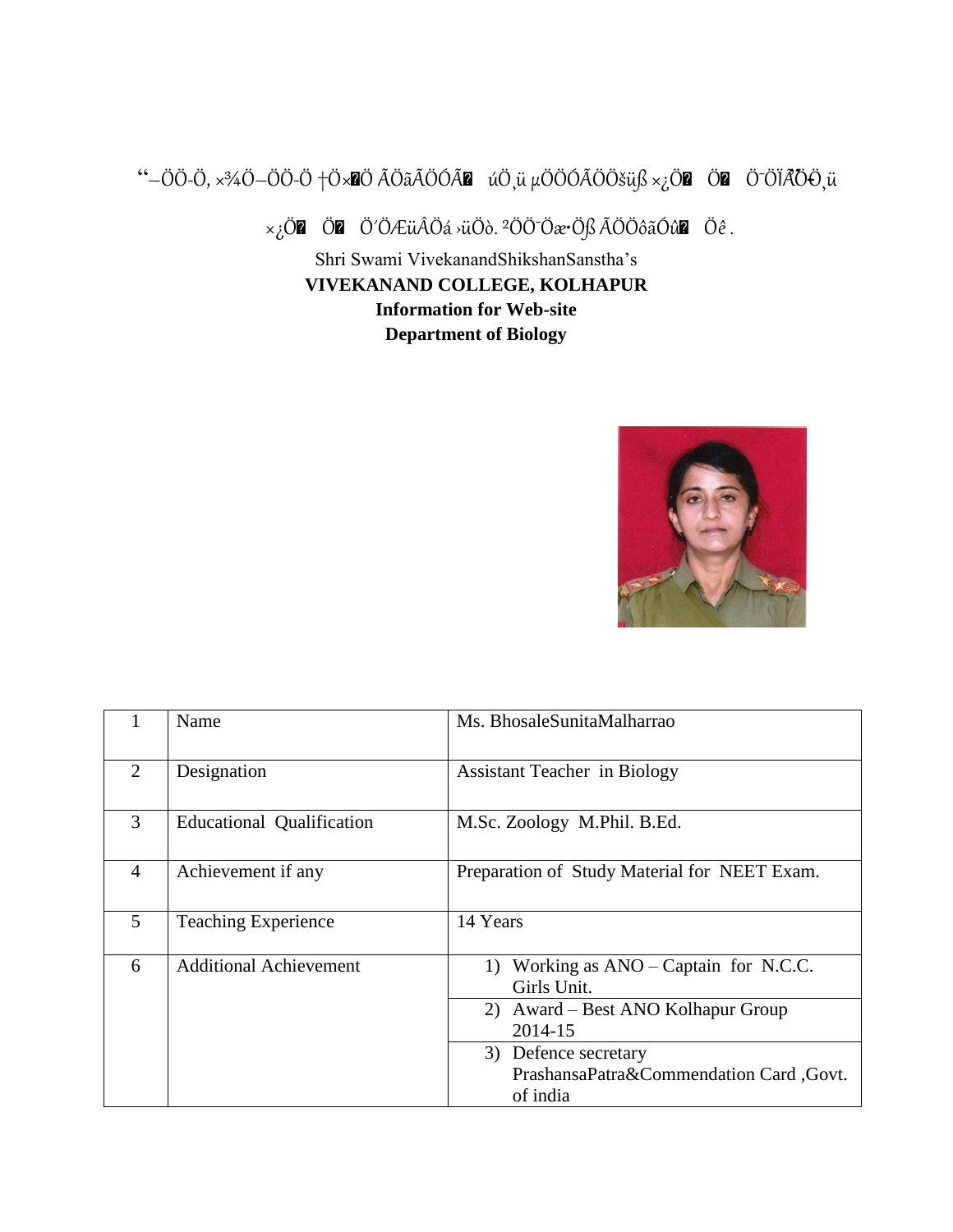# "-ÖÖ-Ö,  $\times$ %Ö-ÖÖ-Ö +Ö $\times$ **M** Ö ÃÖãÃÖÓÃ**M** úÖ,ü µÖÖÓÃÖÖšüß ×¿Ö**M** Ö**M** Ö<sup>-</sup>ÖÏÃÖÖ,ü

 $\hspace{0.1 cm} \rightarrow \hspace{0.1 cm} \times_{\mbox{\Large $\ddot{c}$}} \mbox{\Large $\ddot{O}$} \mbox{\Large $\ddot{O}$} \quad \mbox{\Large $\ddot{O}$} \mbox{\Large $\ddot{O}$} \mbox{\Large $\ddot{A}$} \mbox{\Large $\ddot{O}$} \mbox{\Large $\ddot{O}$} \mbox{\Large $\ddot{B}$} \quad \mbox{\Large $\ddot{A}$} \mbox{\Large $\ddot{O}$} \mbox{\Large $\ddot{O}$} \mbox{\Large $\ddot{B}$} \quad \mbox{\Large $\ddot{O}$} \quad \mbox{\Large $\ddot{O}$} \quad \mbox{\Large $\dd$ 



|                             | Name                             | Ms. SalunkheManisha Bharat                   |
|-----------------------------|----------------------------------|----------------------------------------------|
| $\mathcal{D}_{\mathcal{L}}$ | Designation                      | <b>Assistant Teacher in Biology</b>          |
| 3                           | <b>Educational Qualification</b> | M.Sc. Botany B.Ed.Ph D. (appeared)           |
| 4                           | Achievement if any               | Preparation of Study Material for NEET Exam. |
| 5                           | <b>Teaching Experience</b>       | 12 Years                                     |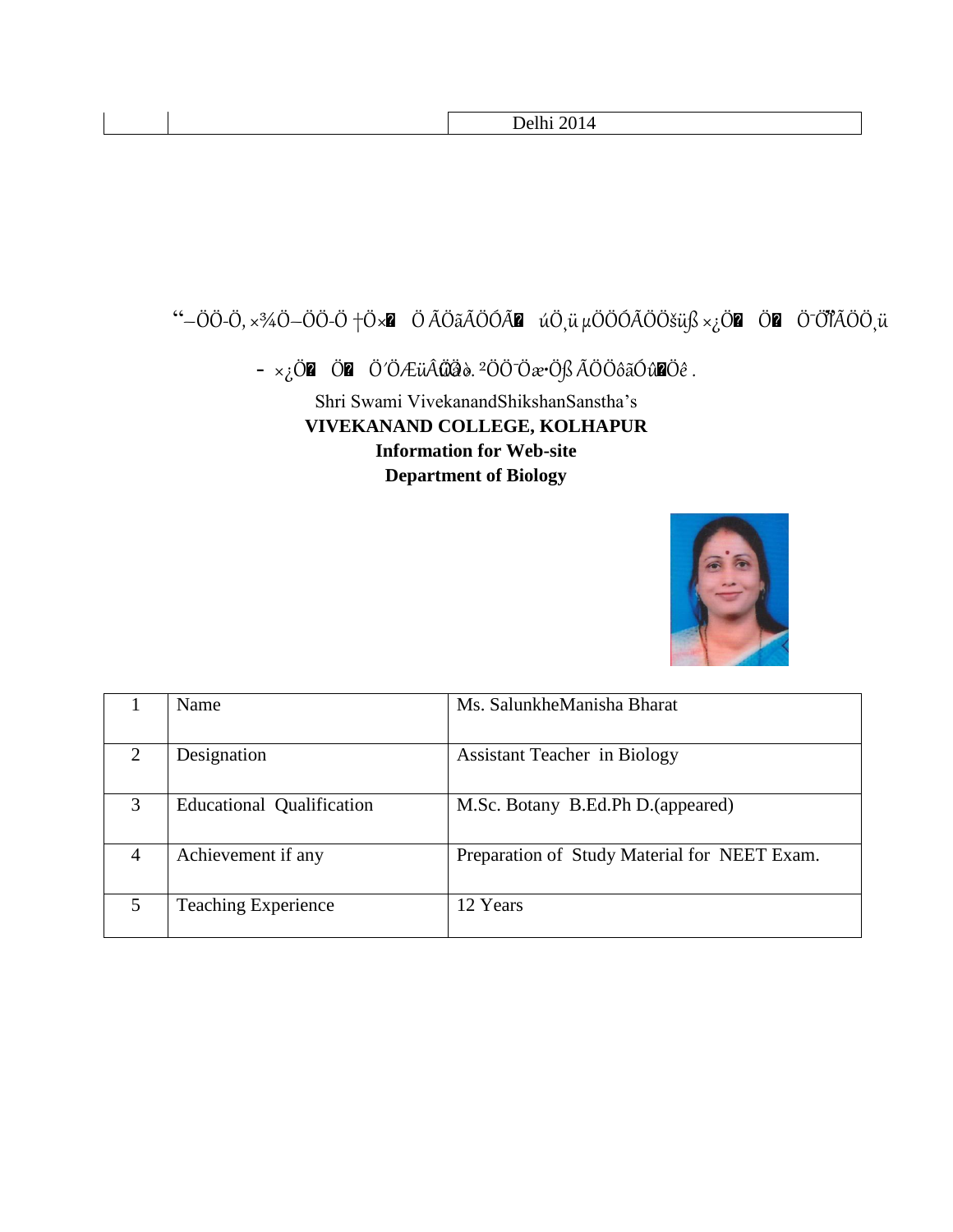## "-ÖÖ-Ö,  $\times$ %Ö-ÖÖ-Ö +Ö $\times$ **M** Ö ÃÖãÃÖÓÃ**M** úÖ, ü µÖÖÓÃÖÖšüß × ¿Ö**M** Ö ÖÏÃÖÖ, ü

 $\times_{\mathcal{L}}\ddot{\mathrm{O}}$   $\mathbf{Z}$   $\ddot{\mathrm{O}}$   $\mathbf{Z}$   $\ddot{\mathrm{O}}$   $\ddot{\mathrm{O}}$   $\ddot{\mathrm{O}}$   $\ddot{\mathrm{O}}$   $\ddot{\mathrm{O}}$   $\ddot{\mathrm{O}}$   $\ddot{\mathrm{O}}$   $\ddot{\mathrm{O}}$   $\ddot{\mathrm{O}}$   $\ddot{\mathrm{O}}$   $\ddot{\mathrm{O}}$   $\ddot{\mathrm{O}}$   $\ddot{\mathrm{O}}$   $\ddot{\mathrm{O}}$   $\ddot{\mathrm{O}}$   $\ddot{\mathrm{$ 



|   | Name                             | Ms. Ghatage Rajesh Vishwasrao                |
|---|----------------------------------|----------------------------------------------|
| 2 | Designation                      | <b>Assistant Teacher in Biology</b>          |
| 3 | <b>Educational Qualification</b> | M.Sc. Botany B.Ed.                           |
|   | Achievement if any               | Preparation of Study Material for NEET Exam. |
|   | <b>Teaching Experience</b>       | 21 Years                                     |